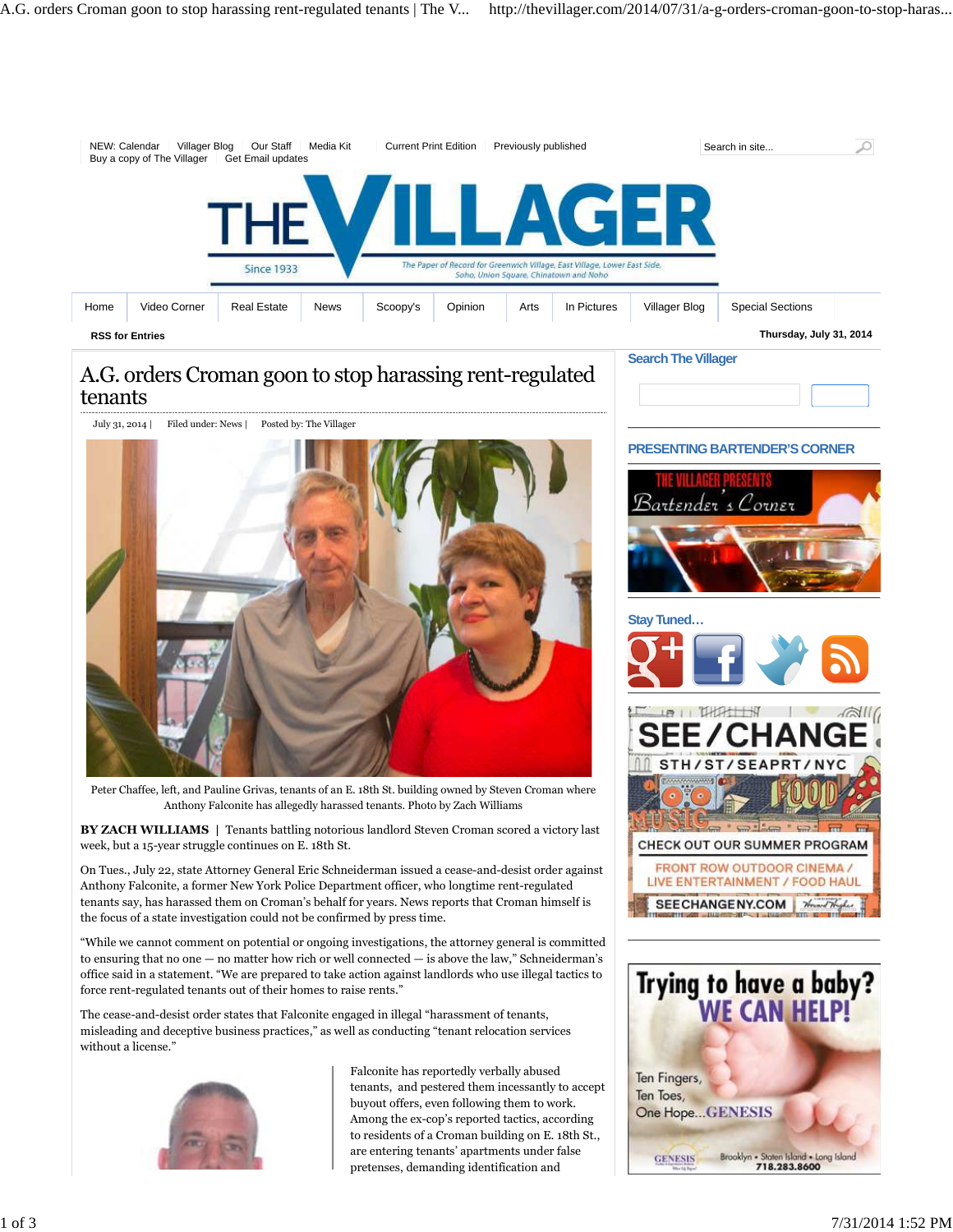

photographing their possessions, in order to allege later that their primary residence is elsewhere.

"He's got a whole bag of tricks," said Cynthia Chaffee of Falconite.

Chafee's battle with the notorious landlord has included seven court appearances since Croman — who has been ranked on top-10 lists of the city's worst landlords — bought 346 E. 18th St. in 1999. She has refused a six-figure buyout offer

from Croman. And she has wrangled with him over accepting Section 8 housing vouchers, as well as addressing 49 outstanding building violations in the apartment that she has occupied for 37 years.

Neighbors give accounts of fending off superfluous legal actions from Croman, who owns about 150 residential buildings in Manhattan, as well as badgering from Falconite.

Sisters Shalimi and Nalimi Valanju have also had their run-ins with Falconite. When Shalimi visited another sister in India earlier this year, a man visited the apartment she has occupied for 50 years.

Family members regularly stay in the apartment during Shalimi's trips in order to keep an eye on things, but they soon found themselves objects of suspicion.

"He identified himself as 'Anthony,' and said that he was working for the landlord's management, that he needed to come in and look at the apartment for needed repair work," Shalimi's niece Ajay Shirsat stated in an affidavit.

As soon as he entered the apartment, Falconite reportedly began taking photos of the interior, examining prescription medications and demanding that those present provide ID, the affidavit states. He then demanded that Shirsat and another family member call their aunts — despite the 11-hour time difference — so that Falconite could determine whether they were the apartment's primary residents.

In buildings with less than six units, a rent-controlled controlled apartment can become market rate if a landlord can prove the tenant does not occupy it as a primary residence, and then evict the tenant. (In larger buildings, vacant rent-controlled units become rent-stabilized.)

Falconite's LinkedIn profile includes 215 endorsements for "private investigations" and 95 for "interrogation."

A Croman representative and Falconite did not respond to requests for comment by press time.

While 19 neighbors in Chaffee's building have opted to leave since 1999, she and her husband, Peter Chaffee, continue to fight back through both a massive file documenting their interactions with Croman and Falconite, as well as an online password-protected hub where about three dozen fellow tenants communicate and organize as part of the Stop Croman Coalition.

Yet, she said, there is a price to pay for their efforts beyond the \$20,475.96 in back rent her landlord claims she owes by Aug. 1. Chaffee moved into the one-bedroom apartment when she was 25. The formerly airy apartment that once sported nice furniture, gradually filled with what today stands at 75 cubic feet of documents relating to her struggles with the landlord. And then there is the internal toll.

"He ruined my life," she said.

Long strips of heavy paper remain on her living room floor, artifacts of the recent paint job that replaced ubiquitous cracks with fresh ivory paint. This recent turn for the better for Chaffee was a long time coming from a landlord who, in the meantime, had plenty of renovation work going on in apartments above and below her.

Meanwhile, she had water dripping from her light fixture, as well as a stretch of 55 days without gas service in the winter of 2011. Between that January and September 2013 she also experienced 113 days without heat or hot water.

Sudden loss of utility service is nothing new, but Chaffee said it often comes without even an explanation from the landlord. Most recently, the day after Falconite was slapped with a ceaseand-desist order, she discovered her phone service had been mysteriously shut off.

"These are not unique stories," said Shalimi Valanju. "Thirty, 40 people have similar stories. The aim of it all is getting tenants to take buyouts so that Croman can rent it."

#### **The Villager encourages readers to share articles:**

**Tweet**  $\begin{array}{|c|c|c|c|c|}\n\hline\n\textbf{2} & \textbf{3} & \textbf{4} \\
\hline\n\textbf{4} & \textbf{5} & \textbf{6}\n\end{array}$  **Like** 3 people like this. Be the first of your friends.

# **CLICK HERE FOR CALENDAR!**